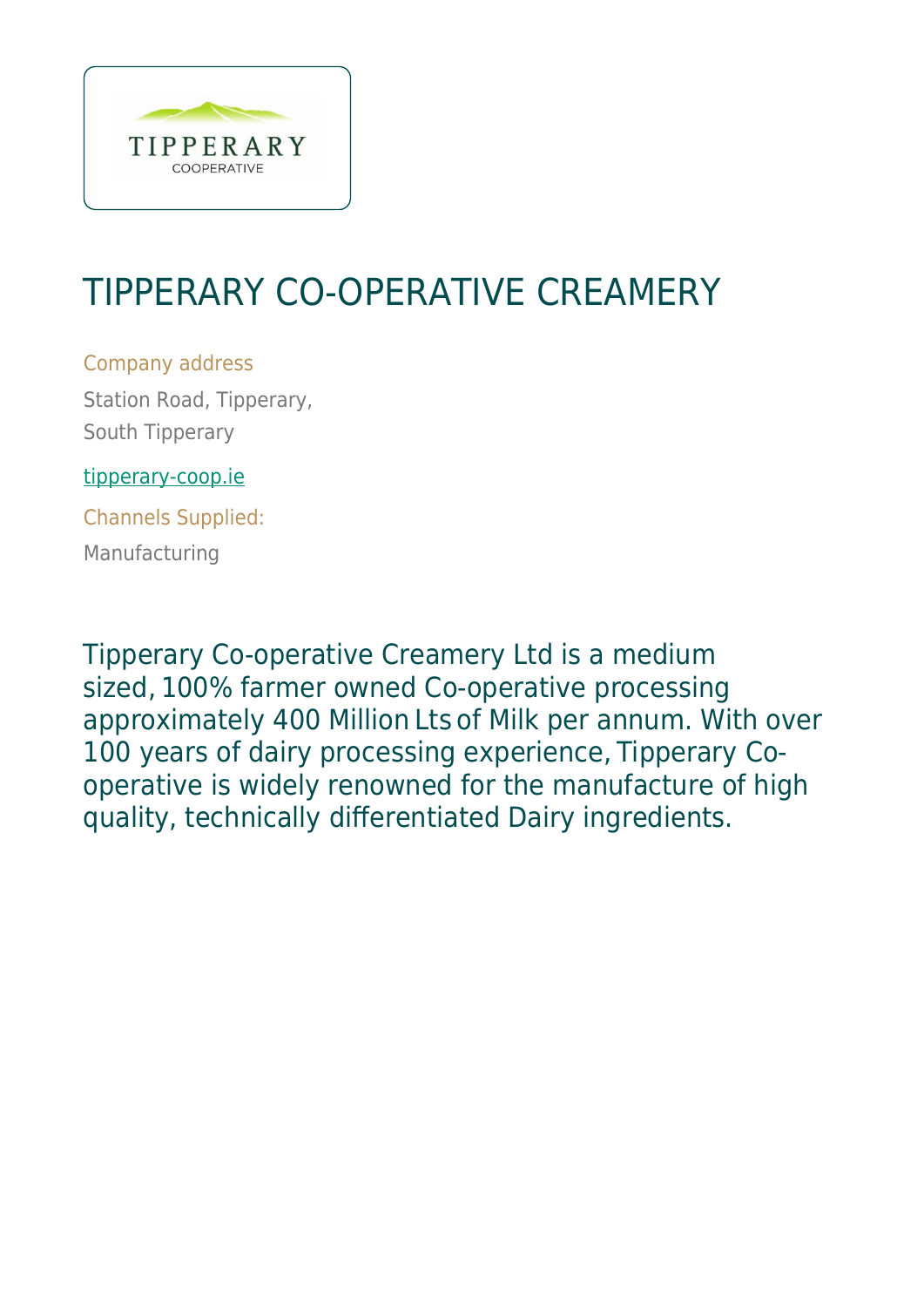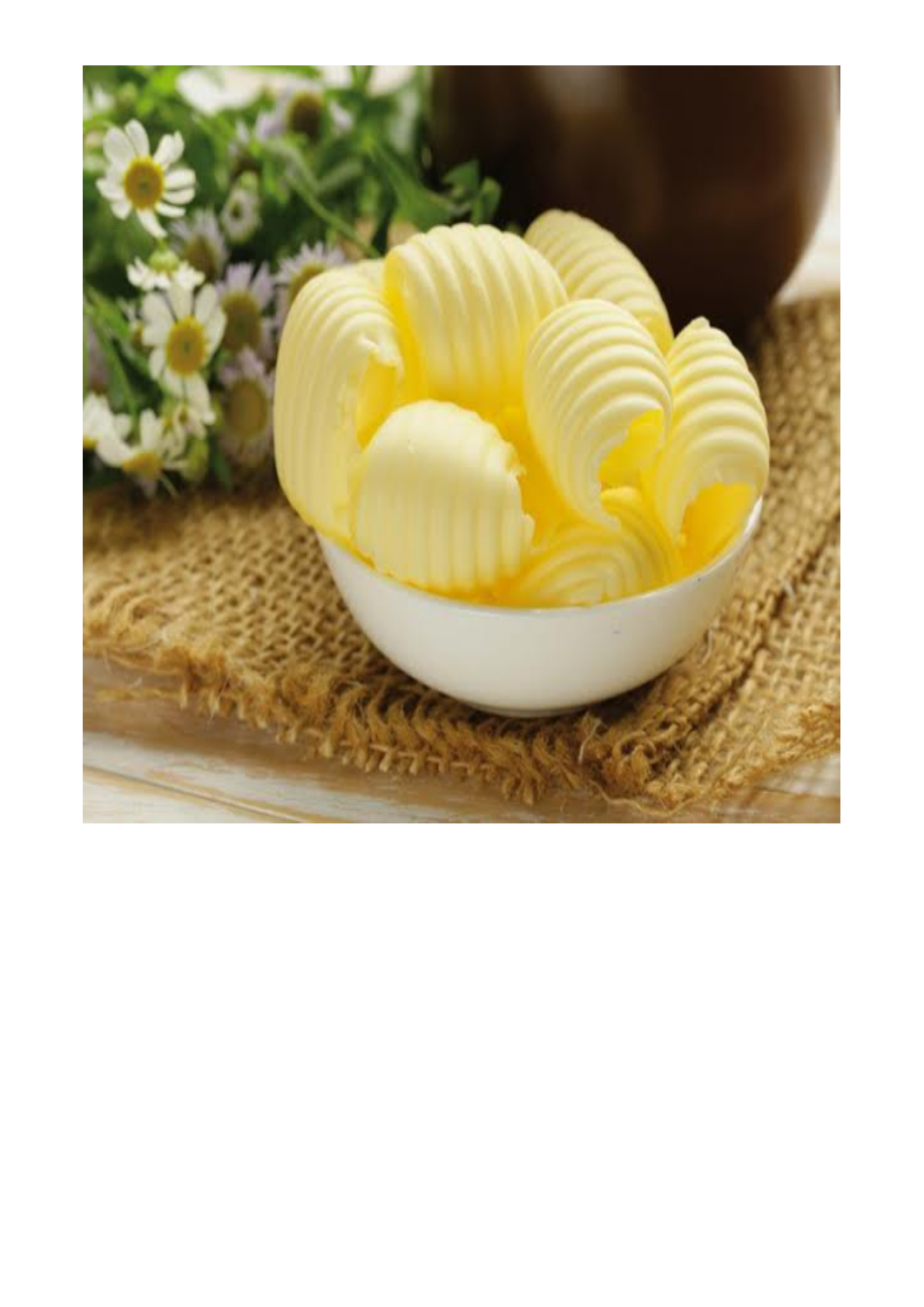Tipperary is a leading supplier of high-quality milk powders to the Infant Formula manufacturing sector and the food ingredient sector both within Ireland and across Europe for over 40 years.  Tipperary continues to be a leading manufacturer of high heat and high heat – heat stable, low spore skim, buttermilk and whey powders. 

From their highly automated cheese factory they manufacture a variety of continental style cheeses that include Emmental and Maasdam. Tipperary also manufactures a variety of processed cheese formats that vary from retail and food service packs to highly functional ingredient formats.  Tipperary Cooperative also produces a high-quality grass-fed butter for the retail and food ingredient sector 

### Why Us

Tipperary Co-op provides a comprehensive Agri-Trading and Retail Grocery operation to deliver service and retail value for a variety of local urban and rural needs through our trading division Better Farming – Better Business – Better Living

### Our product range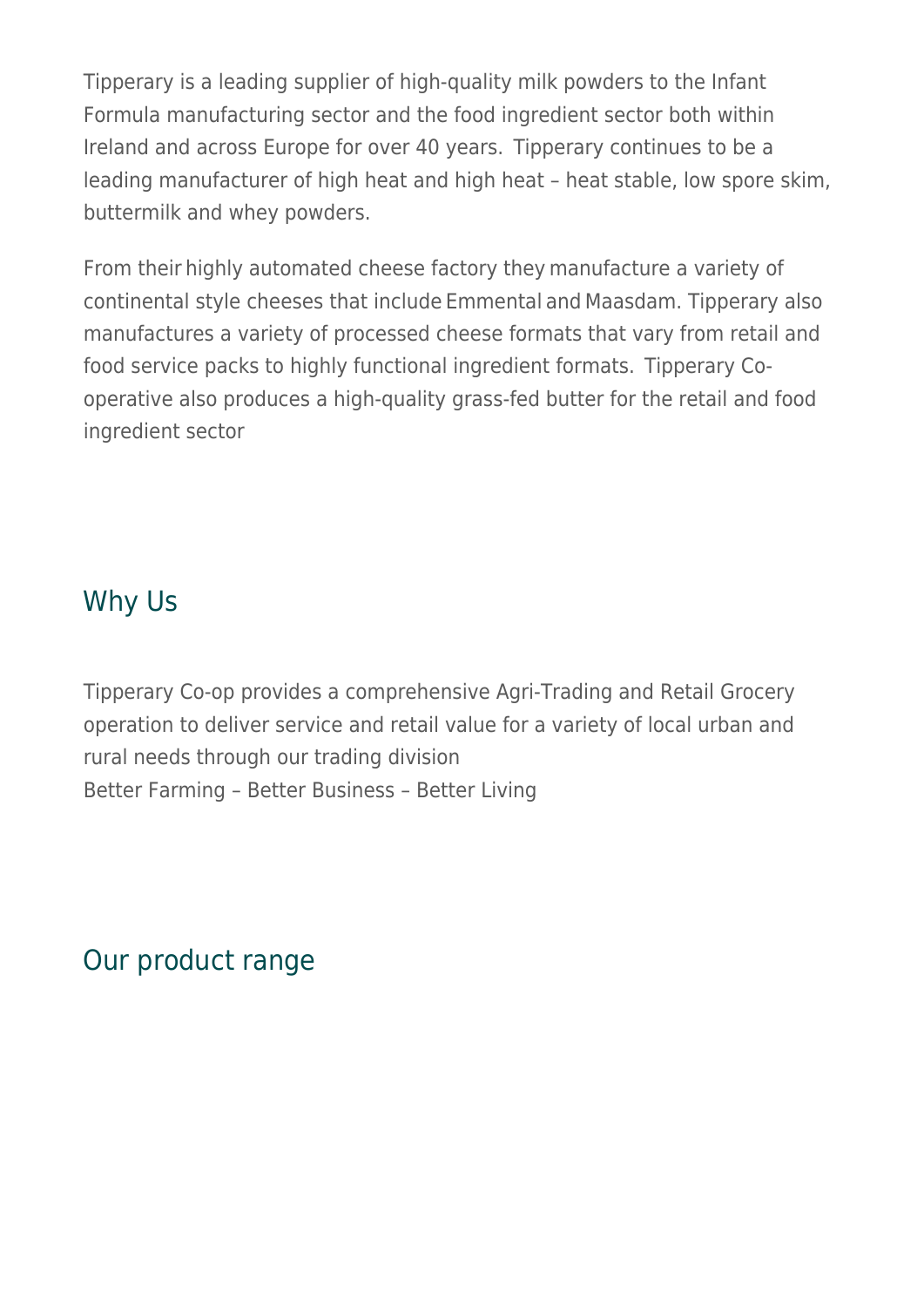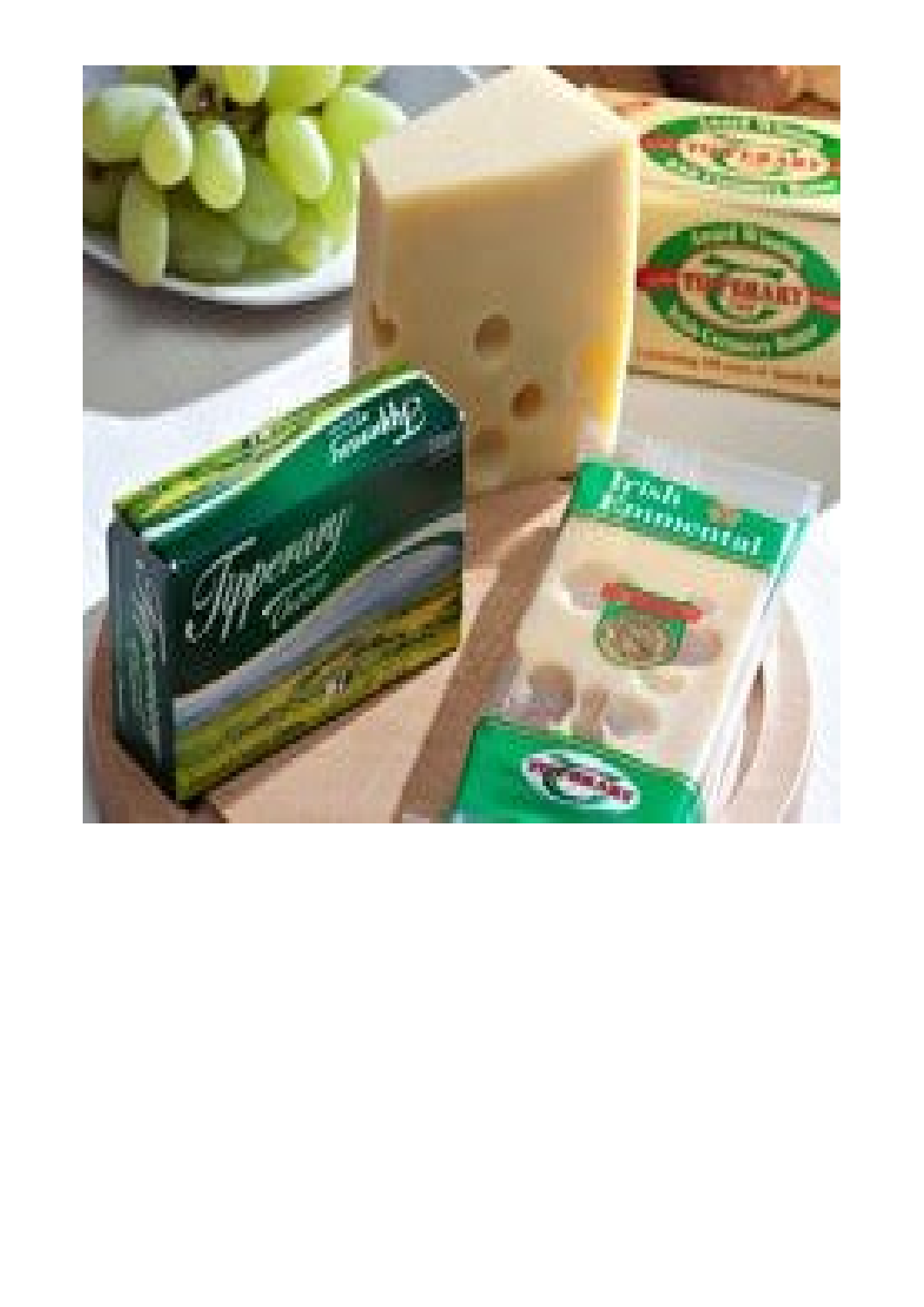- Unsalted Lactic Butter
- Unsalted Butter
- Salted Butter
- Sea-Salted Butter
- Low-Salt Butter
- Cream
- Emmental Cheese
- Processed cheese
- Skimmed Milk Powders
- Buttermilk Powders
- Co-dried Milk Blends

# Markets supplied

Africa

Asia Pacific

Europe

North America

South America

UK & NI

# **Sustainability**

•Tipperary Co-Op is 100% farmer owned and is recognised for its high quality technically differentiated ingredients which can be traced from the farmer to the quality finished product.